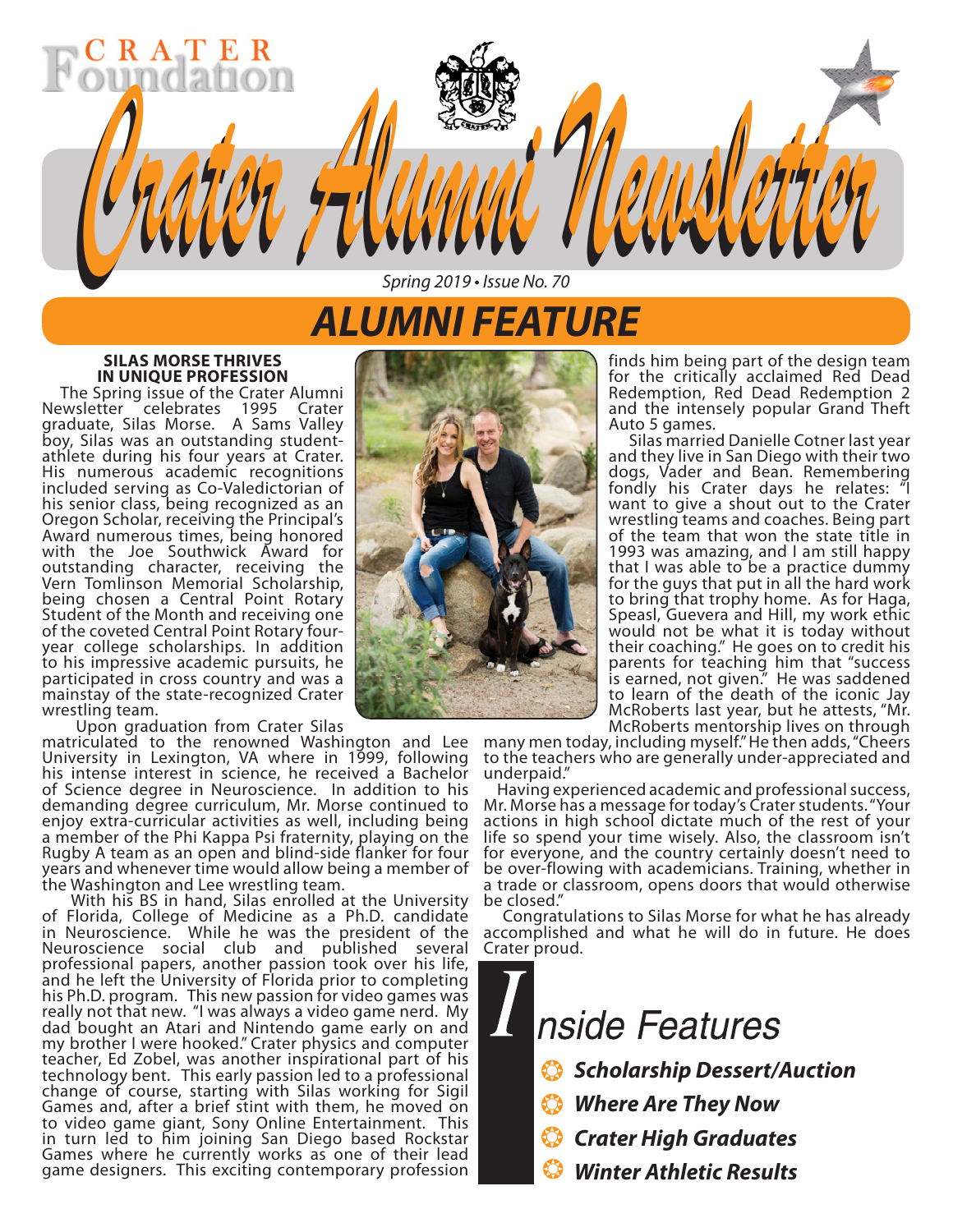

#### **1952 – 1959**

**RICHARD RAINEY** - (57) – lives in Walnut Creek, California with his wife of thirty one years, Susan. Richard was involved in Law Enforcement for 31 years. He was elected Sheriff of Contra Costa County, California in 1978 and served 14 years. He was then elected to California State Assembly in 1992 and served another 4 years. In 1998 He was elected to California State Senate and served 4 years. He was the Western Regional Director for HUD from 2003 to 2009. Now retired, he and Susan have seven children and twelve grandchildren ages 12 to 25 years old.

**SALLY ELDEN CAMPBELL** – (57) – lives in Edmonds, Washington with her husband of 57 years, Wallace. They also have a home on Whidbey Island, Washington. They have three grown sons and six grandchildren. Their families each spend a week each year at the family cabin on Lake of the Woods. Sally and husband are looking forward to reconnecting with long- time friends in Southern

Oregon.<br>**HERSCHEL MACK** – (59) - lives in Sams Valley with his wife, the former Fredricka (Rickie) Gowen ('63). After living in Humboldt County for forty years, where Herschel was a professor in the Communications Department of Humboldt State University for 36 years and Rickie was a school secretary, they returned to the Rogue Valley and to the Mack's family home. Herschel plays a lot of competitive cribbage and gardens while Rickie mainly stays home and enjoys her Egyptian Mau cat. Their daughter lives in Central Point and teaches physical education at Hedrick Middle School and their son-in-law teaches social studies and is boys basketball coach at Eagle Point High School.

#### **1960 – 1969**

**JOHN WILLIAMS** -- (60) - lives in Marina, California with his wife, Lani. In 2016 John reactivated in the United States Marine Corp and is an Inspector General for the Pacific States and Possessions (Polynesian Islands). John is a Major General with the United States Marine Corp. After losing his wife in 2010, he married his current wife, Lani in 2011. They are both working parents and have three sons, one granddaughter and one great grandson.

**MARY SAVAGE JAMES** - (60) – lives in Medford with her husband, Bob. Mary attended OTI and became a dental assistant. Later she co-owned a paper hang business called "The Paper People". She was a tour guide for Harry n David for eight years, and then focused on her dream job of being she, manager of the Medford Visitor Center for twenty-two years. After she retired she started writing inspirational fiction and has two books published. They have two daughters, five grandchildren and seven great grandchildren.

**JOE NIKODYM** - (68) – lives in Central Point with his wife, Beth Ann. They both attend Calvary Church in Jacksonville. Joe joined the Army after graduation and served thirteen years, retiring in 1981. For ten years he was a drill sergeant training men and women for overseas combat. He was with the 82nd Airborne division and jumped out of every kind of aircraft from small fixed wing to helicopters to C 130 jets. After retirement he returned to Medford and became President of a Motorcycle Veterans Support Group. They help veterans with PTSD with counseling and other support as needed. They ride in parades, do escorts, help honor veterans and escort at funerals when asked.

#### **1970 – 1979**

**TIM HUNT** - (70) – lives in Medford. After being in the military from 1970-72, Tim attended Blue Mountain Community College and Santa Clara University. He acquired a pilot license in 1975 and did some flight training while in Nevada. He spent eight years in the National Guard and earned the rank of sergeant. He worked at various companies, many of them body and paint shops. He was married in 1981 and had two children, Emily and Matt. Emily is a sign language expert while Matt does environmental work. Tim wants to thank his Crater teachers and schoolmates for the four years preparing him for life.

**ANITA VICKLUND** (77) – lives in Redding, California with her husband, Markus (75). They have two sons, Ryan and Travis, two granddaughters and one grandson. Marcus says "we're enjoying". **RANDY LAYTON** (78) – lives in Central Point with his wife, Jill. They have three children; Madison, a University of Oregon graduate,

Cassidy, a junior at Oregon State and Parker, a senior at Crater High. Randy is a salesman for Boise Cascade Wood Products and Jill is the Program Director for the Crater Foundation **1980 – 1989**

**PEGGY CORLEY -** (87) – lives in Long Beach , California. While at Crater, Peggy was very active in student leadership and was class president her Sophomore and Junior years. She also was a member of the girls' basketball and softball teams. She received her Bachelor of Science degree in Psychology from Southern Oregon State College and is now living in Southern California where she is the Executive Director of the LGBT Center of Orange **County** 

**CURT HUGO** -- (87) – lives in Boring, Oregon with his wife, Tracey and their three sons. Curt received a Bachelor of Arts degree from University of Oregon and worked for seven years for State Farm Insurance. He then began a coffee business that ultimately turned into 7 Dutch Bros locations that had 178 employees. Curt recently sold the businesses and has just gone to work for Radiant Pain Relief Centers as their COO. In his free time he enjoys coaching basketball and flag football with his sons and serving as a scout leader.

**SCOTT TUERS** -- (89) – lives in Central Point with his wife, Kristen. Scott graduated from Oregon State University and became a teacher and coach at Hanby Middle School. He became a volunteer fireman that ultimately led to his leaving the teaching profession and becoming a full time firefighter. He currently is a Captain with Jackson County Fire District 3. Kristen, also an OSU graduate was also a teacher and left that profession to become a registered nurse with Asante. They have two daughters, Morgan, age 14 and Brooke, age 11.

#### **1990 – 1999**

**TAWN CORCORAN THOMPSON** – (96) – lives in Oroville, Washington with her husband, Michael and their three children. Tawn attended the University of Idaho and graduated in 2000 with a Bachelor's degree in foods and nutrition. She was able to graduate in three years due to the advanced placement classes she took while at Crater. Upon graduation, Tawn spent a year in Costa Rica and then returned to the University of Idaho to complete her master's degree also in nutrition. In the summer of 2002, she went to work at Silverton Hospital in Portland, Oregon then moved to Oroville, Washington and worked for Headstart and taught nutrition at Wenatchee Valley College.

**BRIAN GORES** – (97) – lives in Loveland, Colorado with his wife, Annette and their five children. Brian attended Oregon State University and graduated in 2001 with a Bachelor of Science in Electrical Engineering. He worked for Celestica, a company in the Portland area, at Logitech, where he was a Power Supply Procurement Engineer, at Analog Devices, and presently at Electron Instruments where he is an Engineering Technician in Loveland

#### **2000 – 2008**

**CAMEO BURNETT SABEY** – (02) – lives in Auburn, Alabama with her husband, Allen. They have 3 children ages 8, 7 and 5. Cameo graduated from Brigham Young University in 2006 with a major in History Teaching. She began teaching at Orem Junior High School teaching 7th and 8th grade History.

**SARAH COSTELOW VALDIVIA**– (06) – lives in Medford with her husband Josh. Sarah, co-valedictorian of her class, graduated from Southern Oregon University in 2009 with a Bachelor's Degree in Business Administration with a minor in Marketing, Finance and Economics. She works for Ashland Greenhouses and handles marketing, human resources, manages sales staff, quality control, inventory management and supervises all office/bookkeeping tasks.

**RILEY SWANSON BELL** - (08) – lives in Honolulu, Hawaii with her husband, Jason. Riley attended Northwest Christian College then transferred and graduated from Southern Oregon University in 2012 with a degree in Exercise Science. She has worked as a Pharmacy Technician, Skills Trainer, Physical Therapist and Middle/ High school athletic trainer and coach.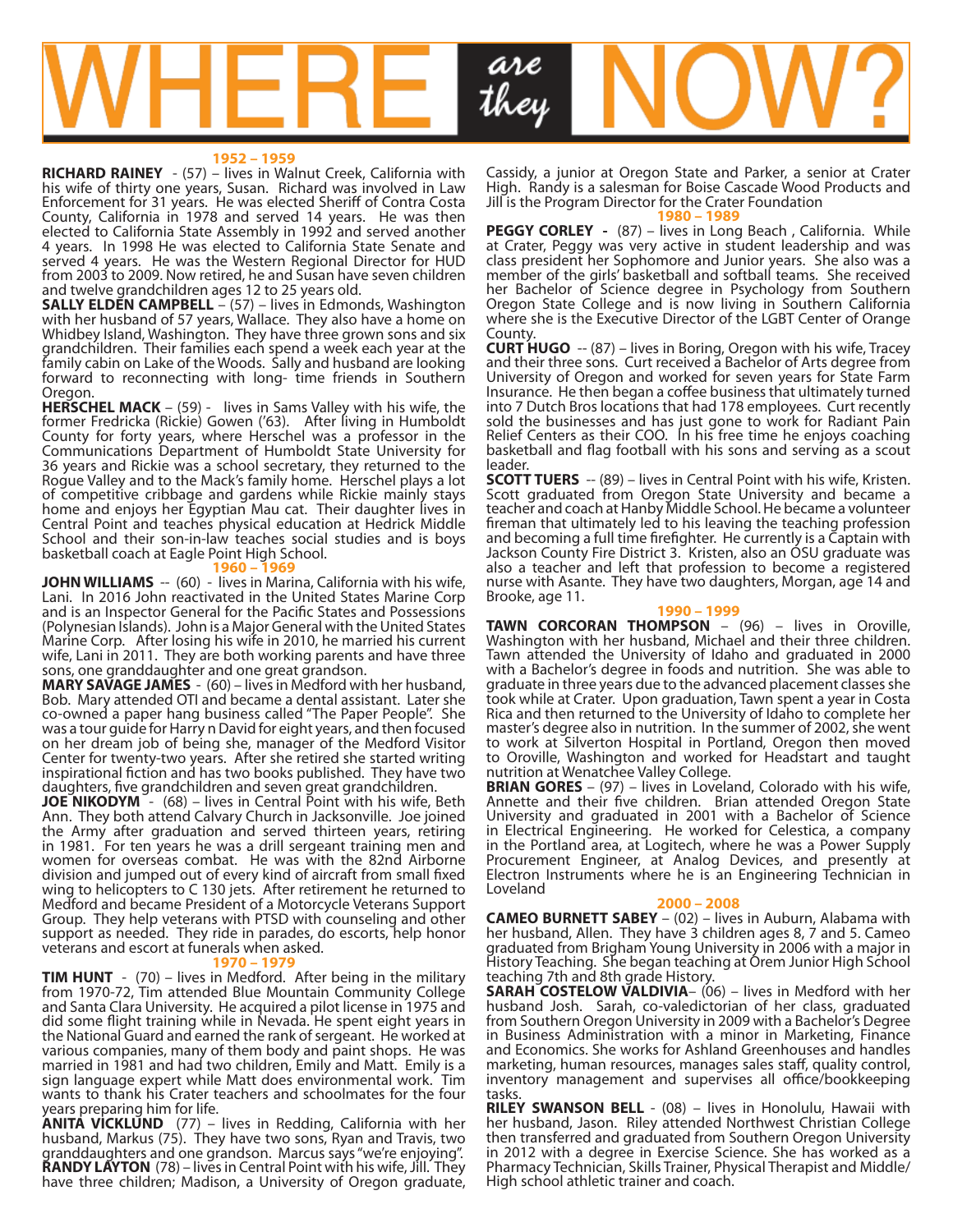## FORMER SCHOOL DISTRICT 6 STUDENTS NOW DISTRICT TEACHERS/ADMINISTRATORS

#### **ELEMENTARY SCHOOLS**

HOLLY HAGA PARK KRISTAN HAGA JUVELAND DANIELLE SHULTS GOODE TRISTEN WEBB GABBY DESIMONE KRISTI JENSON ANDERSON JILL LEAMING GARNER JENNIFER COFFMAN ANDERSEN LORI GATES MILLER JENNIFER WORTHINGTON MARSHAL HEATHER MCSHANE CRUM MACK LEWIS STACY PETERSEN CANDEY FOLEY LEE JANET SNOOK LUNTE SCOTT JOSEPH PAULINE ZIEMANN RON LEE KIM CORDONIER ELMER JANELLE ROBERTS MIRACLE SARIE SCHOEN WU

GARRETT WHITE **EMILY MADINA** 

#### **MIDDLE SCHOOLS**

SUMMER COUCH MATT DESCHAMPS CINDY KRUMM PICKERING JEFF JOHNSON

TRACY COFFMAN KARA GATES LAWS

**CRATER HIGH SCHOOL**

SHAYNE FLOCK DAVID EPPERSON NATASHA LINKER SAVAGE BEN DROESCH ANNA PALMER WARNTJES BILL WALKER MATT MEUNIER

JEREMY SINKS ERIN DIPPEL STEDHAM

#### **ADMINISTRATION**

MIKE MEUNIER TOM RAMBO SCOTT DIPPEL LYNN BETTS RUPP

# Scholarship Dessert/Auction

 The 24th annual Crater Foundation Dessert/ Auction was held Saturday, December 1, 2018. This 24th year spectacular event attracted a crowd of more than 450 people! People competed for many silent auction items and there was spirited bidding for more than 45 oral auction items.

A number of new and/or different ways for people to contribute were introduced and seemed to have met with great approval. People attending had a great and enjoyable time while having the opportunity to support a great cause, "furthering education for our young people".

In addition, people raised paddles to contribute to scholarships for Crater graduates who have completed at least 1 year of college. These scholarships are to be named after the late Jay McRoberts. More than \$75,000 was raised at this year's gala event with all money raised going to scholarships for Crater High School graduates! Those graduates say, "Thank You!"

As always, every penny helps enable dreams to become reality. Everyone who attended can walk away and know that they helped make a difference in a young person's life. If you would like further information on how you can help, please contact us at craterfoundation@district6.org or phone 541-494-6308. At next year's auction we will celebrate the 25th year anniversary of this fund raising event. Next year's auction will be held Saturday, December 7, 2019.

## **Crater Foundation Information**

Web Site: craterfoundation.district6.org E-mail: craterfoundation@district6.org Facebook: http://www.facebook.com/craterfoundation Telephone: 541-494-6308 Mail address: Crater Foundation P.O. Box 5172 Central Point, OR 97502

### FALL ATHLETIC RESULTS 5A-3 Midwestern League

*Crater is now playing in the 5A-3 Midwestern League. The league is comprised of Ashland, Churchill, Crater, Eagle Point, Marist, North Bend, North Eugene, Springfield and Thurston.*

#### **Fall - State Results**

**Football** - As the regular season came to an end the Crater football team finished 2nd in the league and qualified for a state playoff game. They defeated Lebanon in the first round of state playoffs and then lost to Wilsonville to end their season. They finished the season with a 7 – 4 record

#### **Winter Results**

**Comets wrestling team** were Midwestern League district champions qualifying 21 wrestlers for the state tourney. At the State Tournament the Comets finished fifth in the 5A State Tournament. They had one 2nd place finisher freshman Jimmy Jordahl at 195 lbs, one 3rd place finisher and four 5th place finishers.

**The Comets girls' basketball** team finished 3rd in the Midwestern League and earned a state play-in game, hosting Central. The Lady Comets defeated Central 41 – 26 to advance to the 8 team State Tournament. As we go to press they will be playing Lebanon in the first round of the State Tournament. **The Comets boys' basketball** team finished 4th in the Midwestern League and earned a state play-in game hosting Putnam. They defeated Putnam 67-42 to advance to the 8 team State Tournament. As we go to press they will be playing Silverton in the first round of the State Tournament.

**The Crater girls swim** team did not place swimmers into the state meet.

**The Crater boys swim team crowned a STATE CHAMPION for the first time in school history.** Freshman, Marcus Reyes-Gentry was state champion in two events held at the Tualatin Hills Aquatic Center in Beaverton. Reyes-Gentry won the 500 yard freestyle and the100 yard backstroke.

**The Crater boys bowling team** captured a 1st place trophy at the state bowling tourney.

**The Crater girls bowling team** captured a 2nd place trophy at the state bowling tourney.